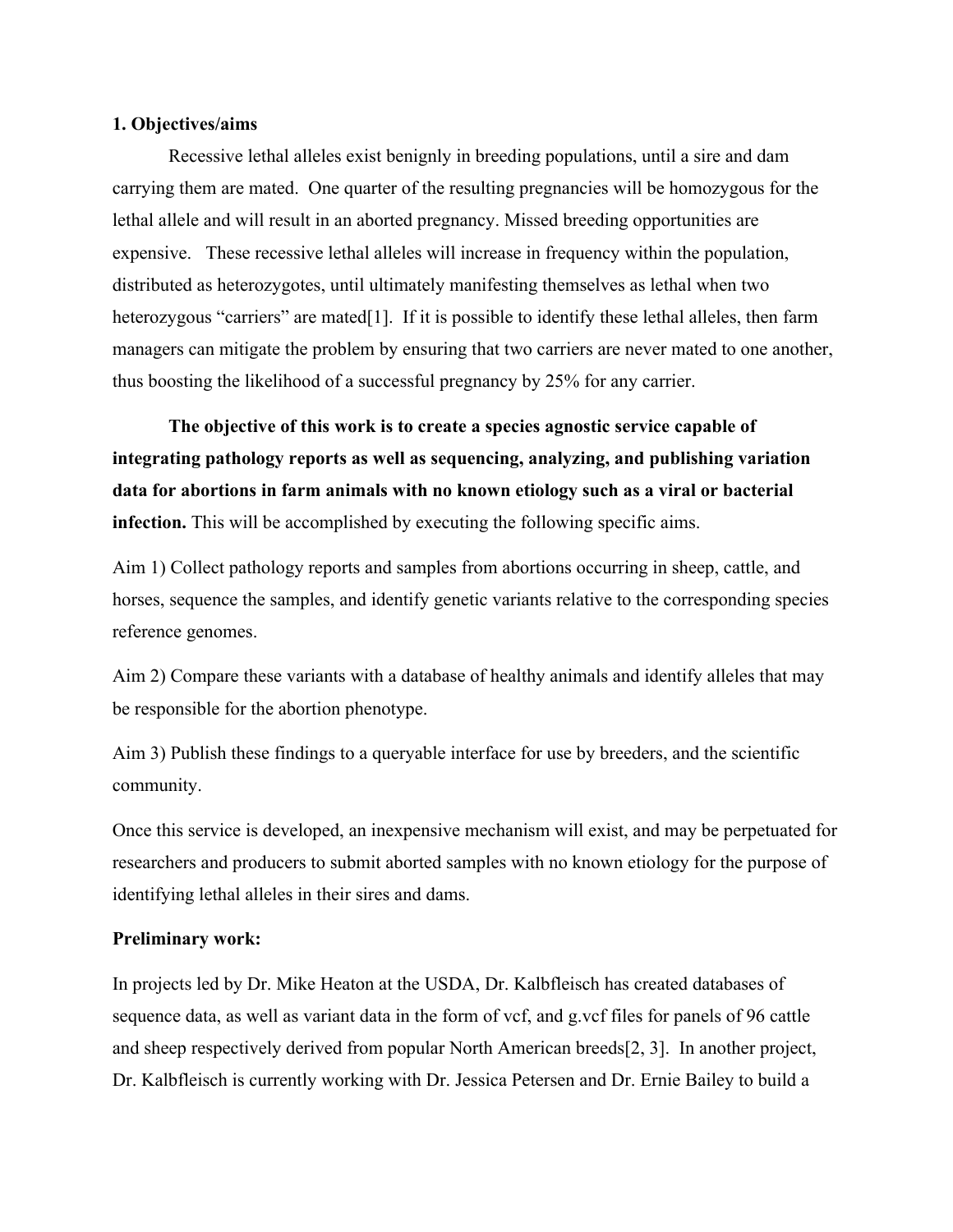database of genetic variation based on the sequence data of 100 North American Thoroughbreds. In these efforts he has developed pipelines that run at the University of Kentucky High Performance Computing Center specifically for the mapping, and variant analysis of these species[2-5]. These data provide catalogs of variants that occur in these populations at at least 3% allele frequency. It can be shown that for a recessive allele to be homozygous in 1% of the population, it must be present at 18% as heterozygotes in trait "carriers", and at 10% allele frequency in the population overall. If the allele frequencies are given as p for the *A* allele, and q for the lethal *a* allele, we know that  $(p+q)^2 = 1 = p^2 + 2pq + q^2$  where  $p^2$  would be the number of *A* homozygotes, 2pq would be the number of heterozygotes  $Aa$ , and  $q^2$  would be the number of animals homozygous for *a*. As such, if a recessive lethal allele were to appear and spread randomly, it could increase in frequency in the population to 10% before a homozygous event occurred at  $1\% (0.9A + 0.1a)^2 = 0.81AA + 0.18Aa + 0.01aa$ . Therefore, these samples of 96, 96, and 100 healthy animals for cattle, sheep and horses respectively should provide a sufficient catalog of alleles for comparison including the lethal ones that occur as heterozygotes in the larger population. Our strategy will be to sequence abortions, or animals who died shortly after birth, to identify homozygous alleles in the abortions that occur as heterozygotes in the larger populations but do not occur as homozygotes. Further, we will be able to identify all rare alleles in the animal that may be de novo lethals, and we will be able to assess chromosomal composition from read depth to identify animals with aneuploidy.

**Plans for achieving the objectives:** Dr. Kalbfleisch has enlisted the help of 3 groups of collaborators for sample collection

- 1) Dr. Jessica Petersen and Dr. David Steffen from the University of Nebraska Lincoln will provide cattle abortions, or calves who died shortly after birth with no known etiology along with pathology reports for up to 15 animals of the 60 to 70 they receive annually.
- 2) Dr. Brenda Murdoch and Dr. Darren Hagen from the University of Idaho, and Oklahoma State University respectively will provide sheep abortions, or lambs who died shortly after birth with no known etiology along with pathology reports for up to 15 animals.
- 3) Dr. Jennifer Janes from the University of Kentucky Veterinary Diagnostic Lab will provide samples from horse abortions, or foals who died shortly after birth with no known etiology along with pathology reports for up to 15 animals of the 100 they receive annually.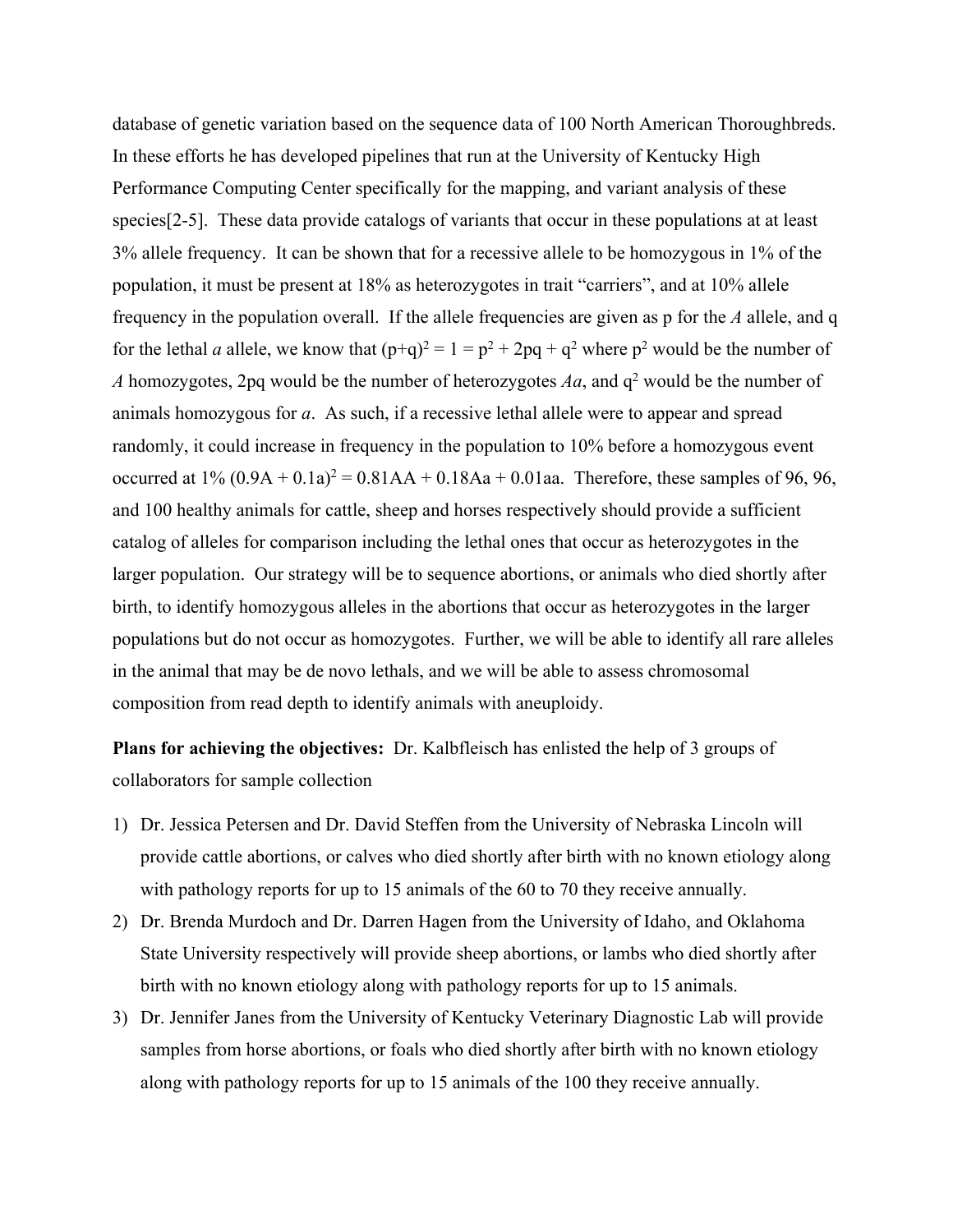Up to a total of 40 animals spanning the three species will be sequenced on the Illumina short read platform to 20X coverage.

# **2. Furthering the aims of the AG2PI**

Data with accurate, descriptive phenotypes coupled with genetic data are the foundation of the AG2PI mission. It is envisioned that this data management system will be a node in a larger network of tools created to support genotype/phenotype association studies. These data can be queried via a published application programming interface that will make all raw and derived data created by this project accessible in real time, or otherwise available for complete download. Having these data available it will be possible for breed associations to identify potentially lethal alleles in their sires and dams and manage their breeding decisions based on the probability of producing animals homozygous for lethal recessive alleles. In certain specific pairings, it can increase the probability of producing a successful pregnancy by 25%.

#### **3. Expected outcomes & deliverables**

Dr. Kalbfleisch will be collaborating with two additional scientists, Dr. Fiona McCarthy, and Dr. Elaine Norton DVM who will assist in annotating the genetic datasets with the appropriate phenotype data derived from the pathology reports. They will work with Dr. Kalbfleisch to build a web based data portal where animals may be identified by ontology terms derived from their respective pathology reports, and the variant data will be available in several formats, including annotated variant call format (VCF) files, and binary alignment (BAM) files that may be easily read via URL into commonly used browsers and tools such as the UCSC Genome Browser[6], the Broad Institutes Integrative Genomics Viewer[7], or command line tools such as Samtools[8]. The raw sequence data will be published to the NCBI Sequence Read Archive. The VCF files will contain annotations that may be used for filtering that identify novel variants, homozygous rare alleles, and aneuploidies where found. Putative lethal alleles will be run through the ENSEMBL Variant Effect Predictor[9] to annotate variants that occur in coding regions. Annotated summary VCF files of all alleles that are plausibly lethal will be identified, and available for download, or real time access.

Longer term, this will create a process, that can continue receiving, sequencing, and analyzing samples at a modest cost for breed associations to identify and report these costly alleles.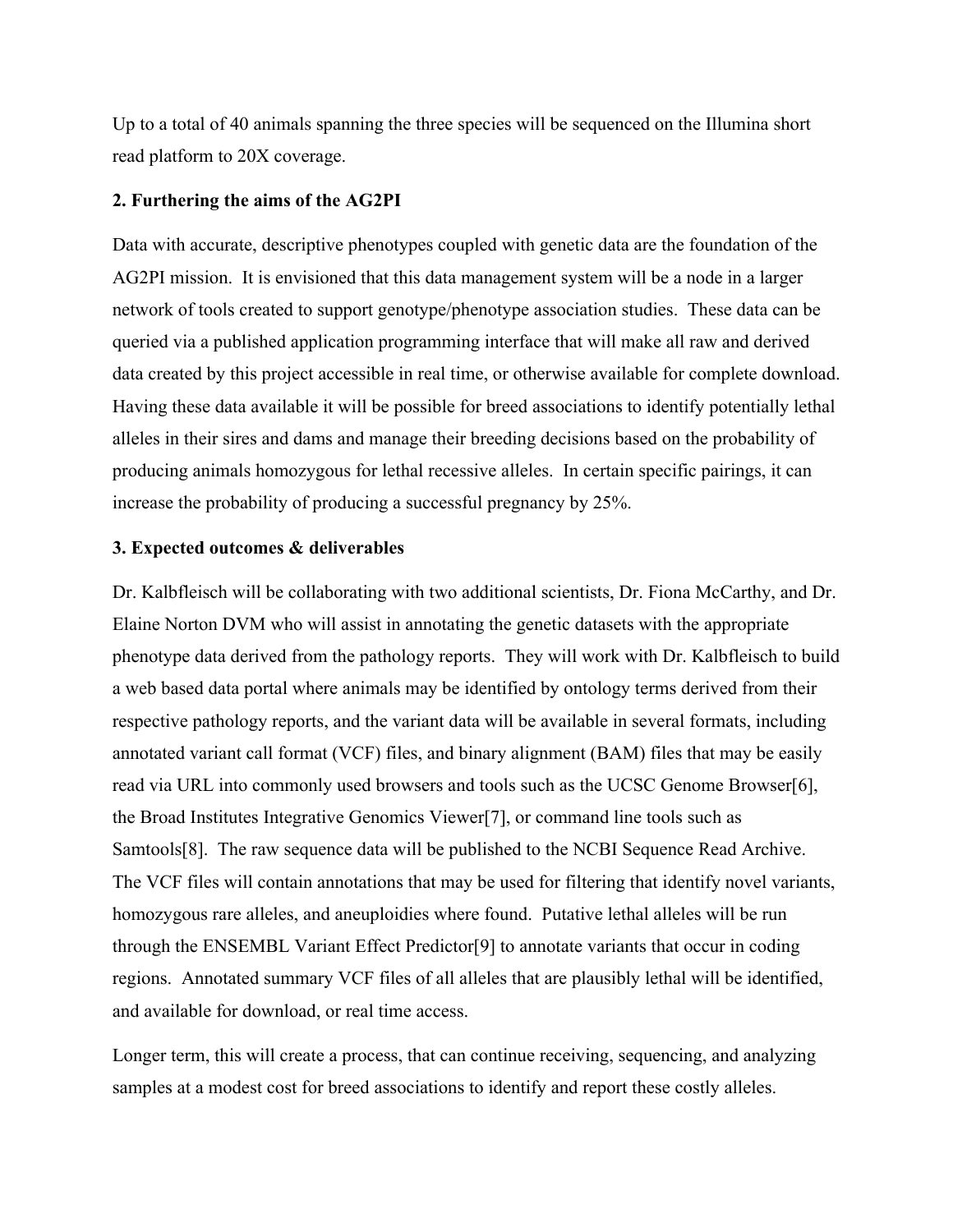# **4. Qualifications of the project team**

Dr. Kalbfleisch has nearly two decades of experience in analyzing, managing, and publishing high throughput genetic data. He worked for 8 years in industry with the CuraGen Corporation, and Genaissance Pharmaceuticals in building process management systems for high throughput genetic data management. While at the University of Louisville, he spun out a startup company, Intrepid Bioinformatics and built a web-based data management system supported by oracle for single nucleotide polymorphisms, and high throughput datasets. He currently manages the genetic data used for parentage and cattle introgression determination for the USYAK registry.

Dr. Fiona McCarthy and Dr. Elaine Norton DVM, have experience in the domains of creation and use of ontologies, and in genome wide association studies [10-14].

All other collaborators for this project are faculty members with either PhDs, DVMs, or both with vast cumulative experience in animal pathology, phenotyping, and in the study of the genetic basis of health and disease in farm animals.

### **5. Proposal timeline**

In the first 3 months of the project, tissue samples and corresponding pathology reports will be shipped to the University of Kentucky where they will be collected and stored. The second three months of the project will be dedicated to the generation of sequence data, and the initiation of the data analysis. The final 6 months will be spent on the publication of the derived data, and the results they produce.

### **6. Engaging AG2P scientific communities & underrepresented groups**

Missed breeding opportunities are expensive, especially so to smaller producers and underrepresented groups therein. We will work with the AG2P leadership and its scientific community to ensure that all stakeholders are educated about and trained on the use of this resource, and how it can improve their productivity.